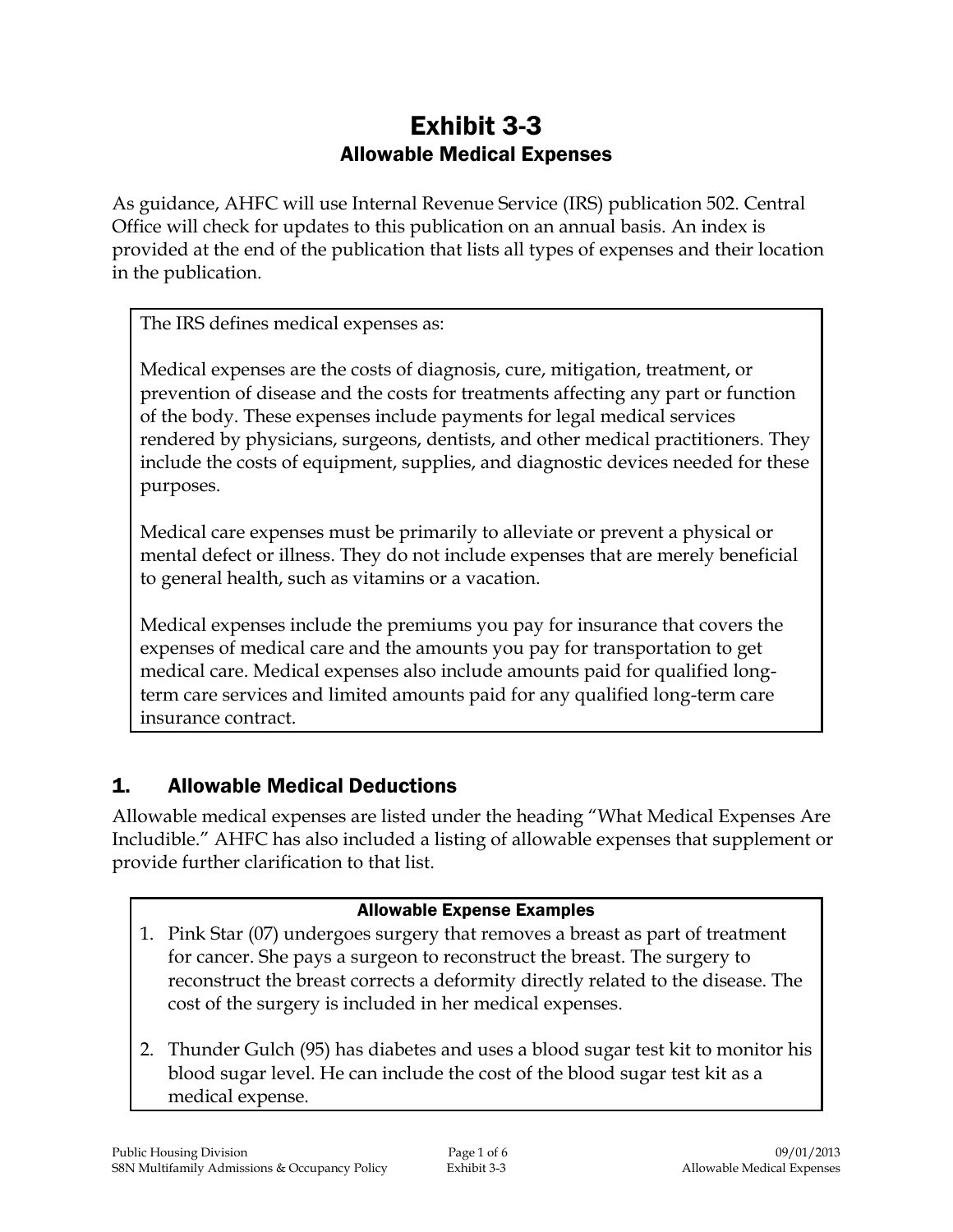- 3. Alysheba (87) has been diagnosed as lactose intolerant.
	- a. Dairy milk is \$2.00 per quart.
	- b. Soy milk is \$5.00 per quart.
	- c. The deductible expense is  $$5.00 $2.00 = $3.00$  per quart.

## 1.A Assistive Animal

The animal must be identified by a medical professional as needed by a household member with a disability. In order to qualify for deductions, the family must be classified as an elderly or disabled family. In general, expenses include any costs incurred in maintaining the health and vitality of the assistive animal so that it may perform its duties. Expenses can include the purchase price of a new animal, food, grooming, or veterinary care.

## Example: Assistive Animal Expenses

- 1. Saunterer (age 12) is approved for an assistive animal in his public housing unit. Neither his mother nor his father is elderly or has a disability. This family is not eligible to deduct the expenses associated with the assistive animal.
- 2. Jacobus (age 63) is approved for a dog to respond to his epileptic seizures and provide companionship. He goes to the animal shelter, purchases an animal, and buys the incidentals the dog will need (food, water dish, collar, leash, etc.).

Jacobus is eligible to include these expenses as part of his medical expenses.

# 1.B Medicaid or Medicare Payments

If a family receives Adult Public Assistance, the SSI "buy in" is paid for by the State of Alaska. That amount is not included as income although it is paid on behalf of the family.

# 1.A Medicare Part D

The Medicare Prescription Drug Plan-Part D began on January 1, 2006. Under this plan, beneficiaries with low incomes and limited assets may receive additional assistance to help pay for their prescription drug costs. This assistance is called "low-income subsidy," "limited income," or "extra help." This assistance must be excluded from annual income1.

 $\overline{a}$ <sup>1</sup> [Public and Indian Housing Notice 2005-37 and Housing Notice H-2005-21](https://intranet/download_file/17909) issued December 9, 2005. "Income calculation and verification guidance regarding the Medicare Prescription Drug Plan–Part D Program." After December 2006, this was incorporated into 24 CFR 5.609.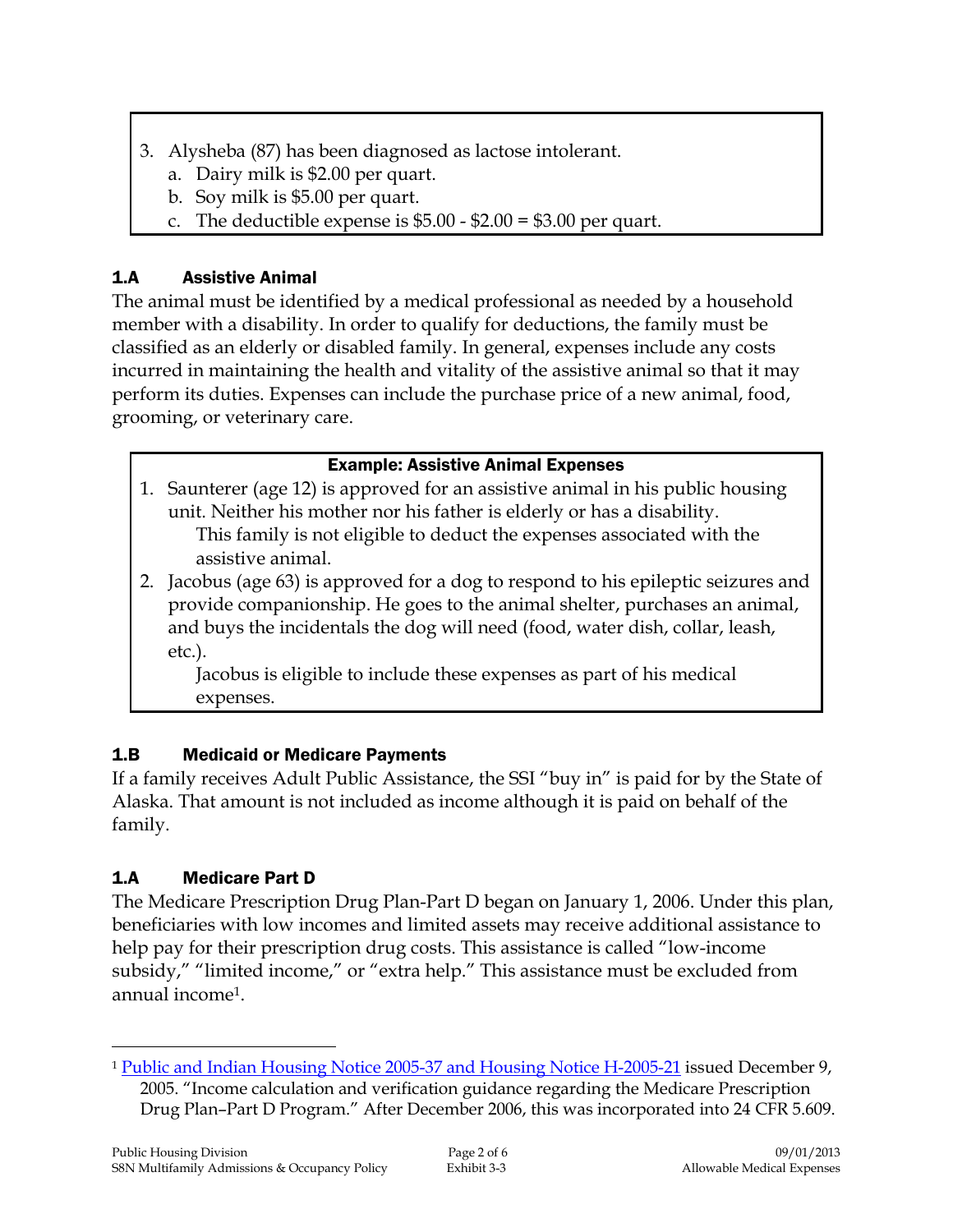- 1. Under Medicare Part D, the family may only claim those expenses which are unreimbursed out-of-pocket expenses when detailing medical expenses.
- 2. The family may be required to pay a premium under this plan. The premium will be counted as a medical deduction.

Medicare beneficiaries receive statements about their prescription drug spending for months in which they spend. Families may provide the statements they receive as verification of their prescription drug spending.

## 1.B Medical Equipment

The cost to buy or rent machines or other medical devices will be deducted as well as the excess cost of utilities to operate the equipment.

## 1.C Medical Services

Include in medical expenses amounts paid for legal medical services provided by physicians, surgeons, specialists, or other medical practitioners.

## 1.D Personal Use Items

Personal items to alleviate a medical condition, such as incontinence, are acceptable. If an item purchased in a special form is used to alleviate a medical condition, the excess cost of the special form over the cost of the normal item is considered a medical expense.

- 1. Toothpaste is \$2.00 per tube.
- 2. Special toothpaste prescribed by a dentist for sensitive teeth is \$5.00 per tube.
- 3. The deductible expense is  $$5.00 $2.00 = $3.00$  per tube.

## 1.E Rental Property Improvements

If a person with a disability buys or installs special fixtures in a rental unit for medical or disability reasons, those expenses are counted as a medical expense if not reimbursed by the landlord or other party.

# 2. What Expenses Are Not Included?

Do not include the cost of an item ordinarily used for personal, living, or family purposes for the general improvement or maintenance of ordinary good health. Staff will reference Internal Revenue Service publication 502 for a listing of disallowed medical expenses under the heading, "What Expenses Are Not Includible?"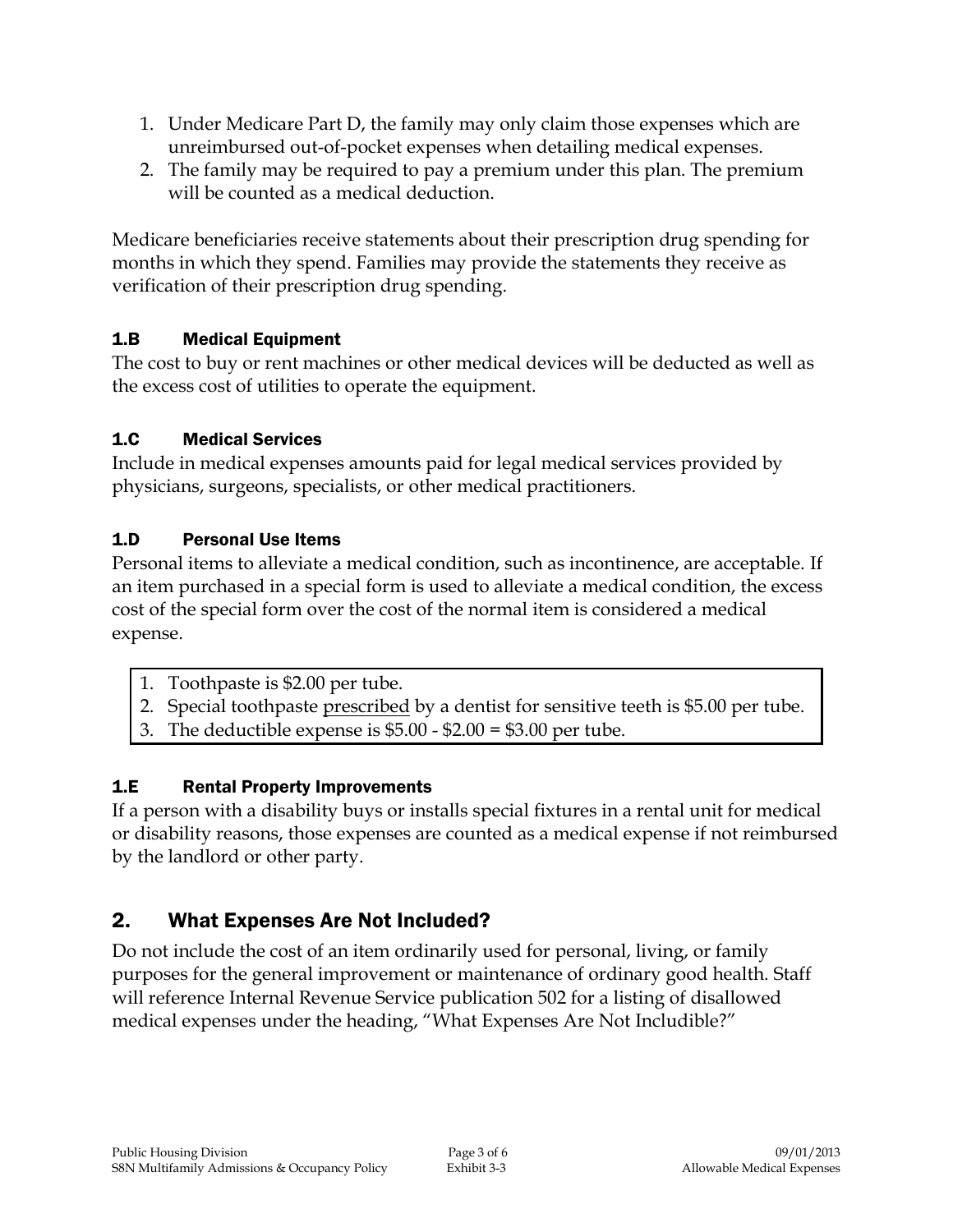# 3. Gathering Medical Expenses

Staff will use the *Medical/Disability Expense List* (form PW-VF206) to gather handicap and medical expense information from families. **Staff will remind families that AHFC does not require personal or confidential information describing a health or medical condition**.

## 3.A Acceptable Documentation Sources

Families must include at least three (3) months of receipts or documentation from an appropriate medical source to substantiate a recurring expense. The form of verification must be sufficient for staff to anticipate that year's medical expense. The documentation provided must be sufficient to determine if the expense is eligible and if the family is actually paying for the expense. Staff may request additional documentation if the family's initial documents are insufficient.

Families may submit the following types of documentation:

- $\triangleright$  Bills from a medical provider
- $\triangleright$  A list provided by a pharmacy of expenses for the last three months
- $\triangleright$  A billing statement from a medical or healthcare provider
- Medicare statements detailing prescription drug spending
- $\triangleright$  Monthly statements from a healthcare provider
- $\triangleright$  Credit card statements showing payments made to a healthcare provider
- $\triangleright$  If a family is claiming a medical expense that appears to be for general health, AHFC will need a copy of the prescription for that item

#### 3.B Pending Procedures

If a family reports a pending medical procedure, the family may provide an estimate or payment plan for the cost. Staff will not begin providing a deduction to the family until proof of the first payment is provided to AHFC. Staff will calculate the deduction based on when the first payment is made and the time remaining to the next annual examination.

#### Example: Pending Procedure Expense

Prairie Bayou is a 67 year old tenant with an annual examination date of June 1. In October he reports that he will be getting a dental procedure in November and provides an estimate from his dentist of the cost.

- 1. Staff asks Prairie Bayou to return when he makes his first payment.
- 2. Prairie Bayou returns on November 20 with his receipt for his payment of \$200. His payment plan states he will pay \$200 per month.
- 3. Staff will calculate a total deduction of \$1,200 (\$200 beginning December 1 x 6 months).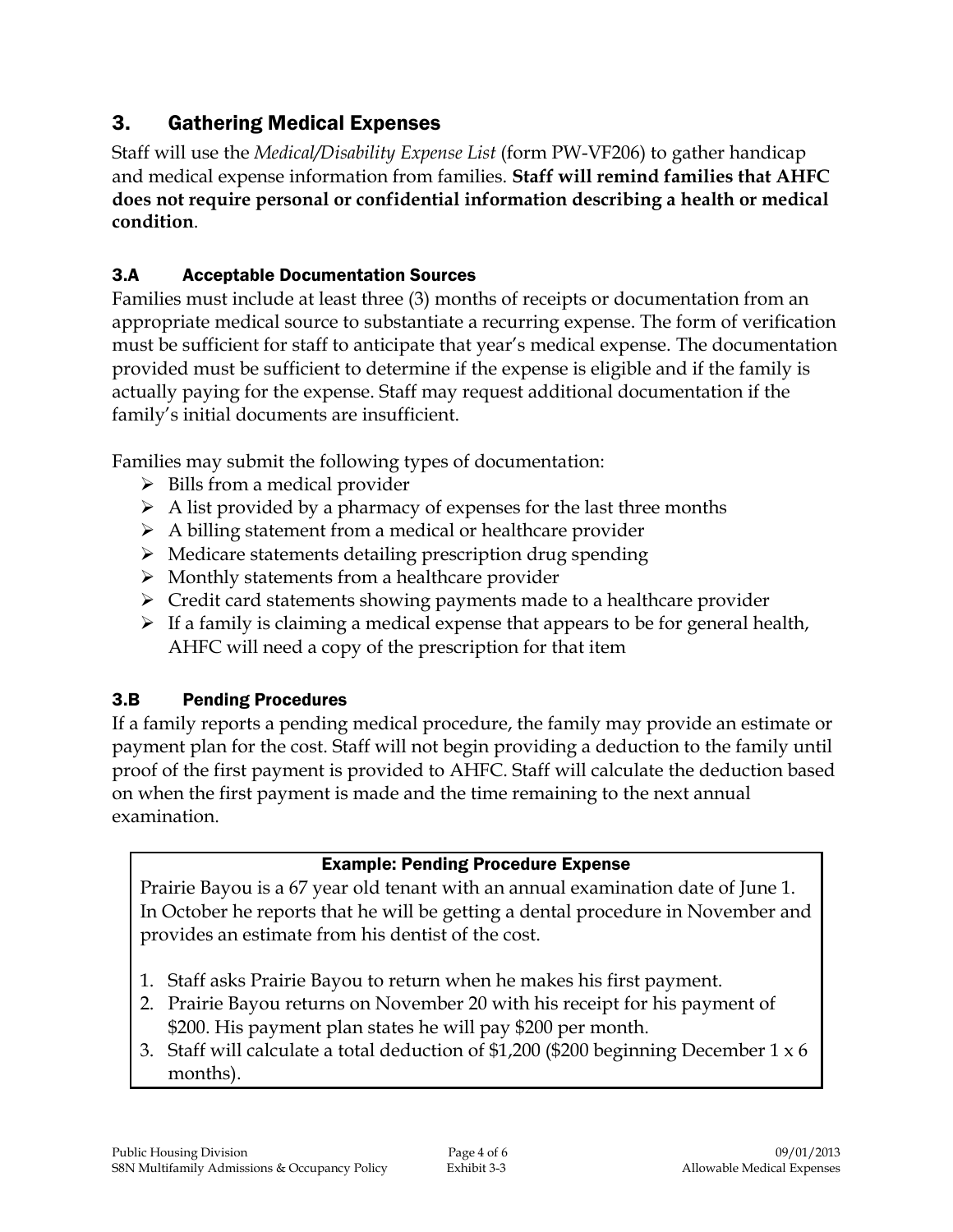4. At his annual appointment, staff will verify the balance left on Prairie Bayou's account to allow for any additional payments in the next period.

# 4. Calculating the Deduction

Staff will use the *Medical/Disability Expense Certification* (form PW-VF206Cert) to summarize the family's medical and handicap expense deduction. See Exhibit 3-2 for examples of various medical expense calculations. Exhibit 3-2 also details how to calculate a deduction when a family has both handicap and medical expenses.

- 1. Staff will group the expenses into the categories shown on the form or enter a descriptive name for the expense. Staff is reminded not to use any terms that would describe or name a particular medical, disability, or health condition. This includes listing the name of the provider.
- 2. Under the Documentation Description column, staff will enter a brief description of the documentation type such as: pharmacy printout, payment plan, credit card statement, receipt, etc.
- 3. Staff will enter the total annual cost for that category in the Annual Cost column.
- 4. The form will subtotal and total all expenses entered.
- 5. Staff will sign and date the form.

# 5. Filing – PH and HCV

Staff will make a copy of the *Certification* form and file the documentation as follows.

- 1. The original *Certification* form will be placed in the file in the Income section under Allowance Verification.
- 2. A copy of the *Certification* form (if requested) and the supporting expense documentation will be returned to the client.

# 6. Filing – S8N

Staff will make a copy of the *Certification* form and file the documentation as follows.

- 1. The original *Certification* form will be placed in the file in the Income section under Allowance Verification.
- 2. The copy of the *Certification* form and the supporting expense documentation will go into a separate file. Any calculator tapes used to subtotal expenses will be filed with the expense documentation.
- 3. A copy of the *Certification* form will be provided to the client, if requested.